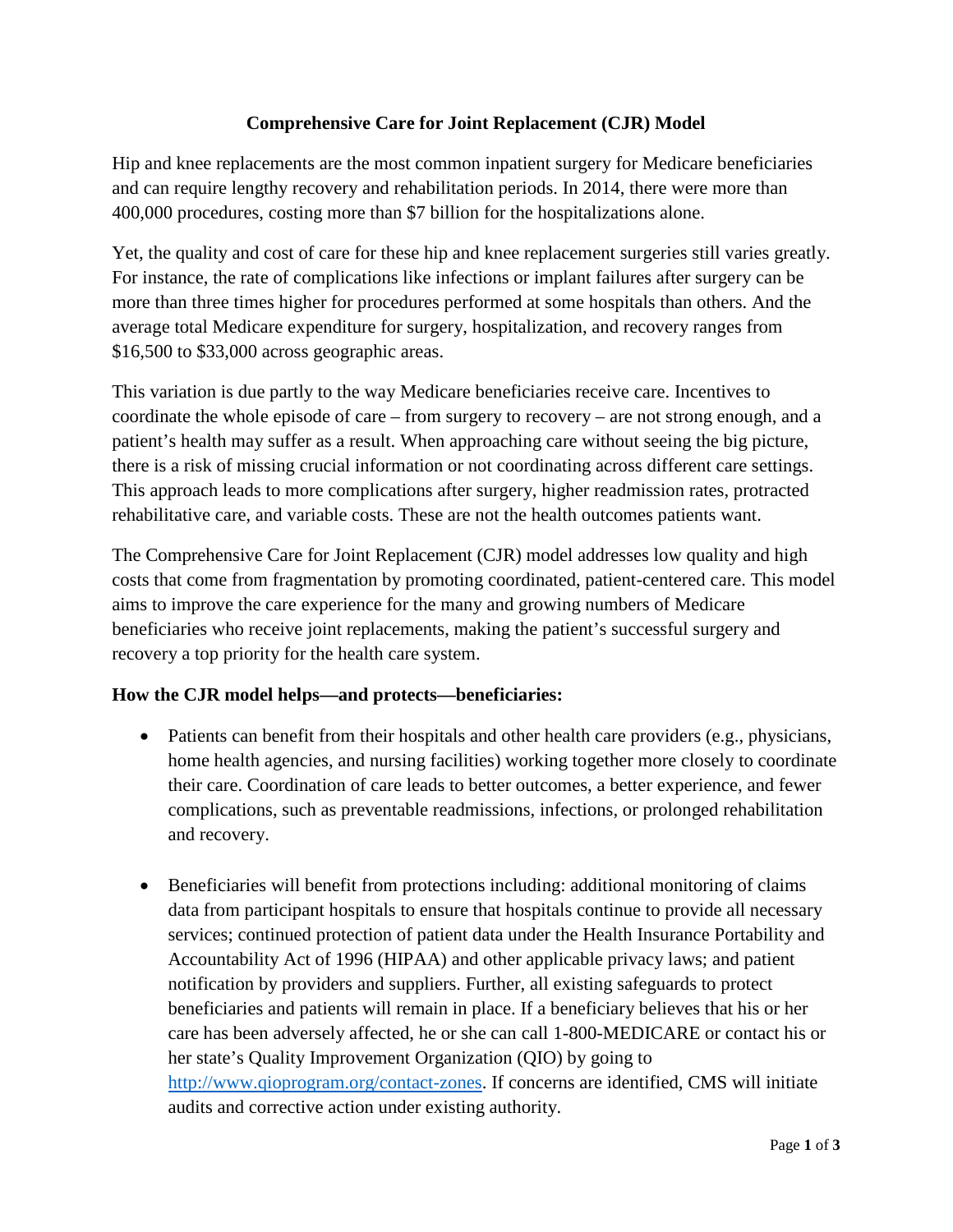• Patients can continue to choose their doctor, hospital, skilled nursing facility, home health agency, and other provider, but now with the CJR model, their providers have incentives to better coordinate their care. From surgery to recovery, patients can receive more comprehensive, coordinated care from their providers focusing on the most appropriate options for their recovery and rehabilitative care.

## **How the CJR Model works:**

- CMS has learned from other models and projects already underway and has incorporated successful design elements from other initiatives into the CJR model design. The CJR model also reflects best practices in the private sector.
- Under this model, the hospital in which the hip or knee replacement and/or other major leg procedure takes place will be accountable for the costs and quality of related care from the time of the surgery through 90 days after hospital discharge—what is called an "episode" of care.
- Depending on the hospital's quality and cost performance during the episode, the hospital will either earn a financial reward or, beginning with the second performance year, be required to repay Medicare for a portion of the spending above an established target. This payment structure gives hospitals an incentive to work with physicians, home health agencies, skilled nursing facilities, and other providers to make sure beneficiaries receive the coordinated care they need with the goal of reducing avoidable hospitalizations and complications. Hospitals in the model will be provided access to additional tools – such as spending and utilization data and sharing of best practices -- to improve the effectiveness of care coordination. The model also gives providers additional flexibilities that are not otherwise available under Medicare so they can better manage the care of patients, including patients who are at home.
- By "bundling" payments for an episode of care, hospitals, physicians, and other providers have an incentive to work together to deliver more effective and efficient care.
- This model is being tested in 67 geographic areas throughout the country, and nearly all hospitals in those geographic areas are required to participate.

## **Reasons for the CJR Model:**

• Lower extremity joint replacements are the most commonly performed Medicare inpatient surgery, and utilization is predicted to continue to grow. These surgeries can